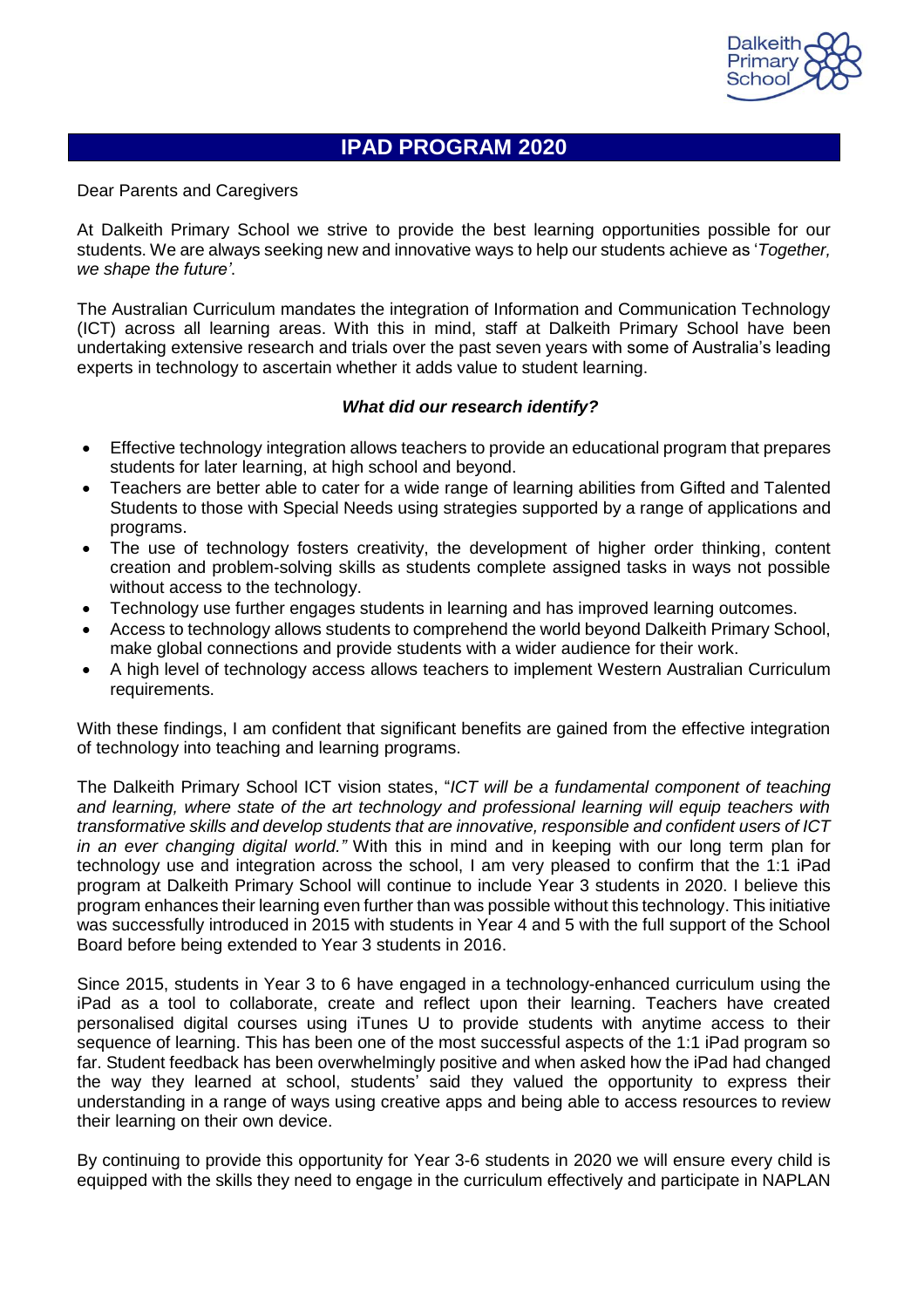Online with confidence, which has been implemented for the first time in 2019. The Western Australian Curriculum states that students should be able to investigate, create, generate solutions and confidently apply their learning using technology. This applies across all core learning areas including literacy and numeracy. For example, in Year 3 Western Australian Curriculum English, students need to create digital multimodal texts with print, visual and audio elements. In Year 3 and 4 Mathematics and Science, students are required to collate and present data using digital technologies.

In 2018, the Digital Technologies curriculum was fully implemented and assessed in schools for the first time. With an emphasis on STEM (Science, Technology, Engineering and Maths) this new aspect of the curriculum requires students to use technology in unique ways. For example, coding is a key skill students are now expected to learn. The iPad program allows our teachers to develop innovative sequences of learning that incorporate these new skills such as coding and robotics to consolidate key concepts in areas such as science and mathematics. Students at Dalkeith Primary School are also beginning to learn 3D design using their iPads to take advantage of the 3D printer at the school. It is important to note that Dalkeith is considered to be a leading school in this aspect of the Western Australian Curriculum.

The 1:1 program will require students to own their own iPad for use at school and home. All iPads must have a robust cover and be insured. Parents may like to consider purchasing an iPad through Winthrop Australia via our school portal (see appendix 1) or another retail provider. Alternatively, students may bring an iPad from home. To ensure devices receive regular iOS updates, including the latest iOS 13 update, please check the compatible devices in Appendix 1. Please be aware that many applications may not function correctly on devices that do not receive updates. Parents may also consider purchasing a cover with a keyboard to help students improve their typing skills. All year 3 students will need a device by the start of the school year. The expected cost of applications required to be loaded onto the iPad prior to the commencement of the school year is \$90-\$100 followed by \$50 the following year. **Mini iPads are not recommended** when purchasing a new iPad as they are not compatible with NAPLAN online.

If you chose not to provide an iPad for your child, the school will require a 1:1 meeting with you to determine the reason behind this decision. A school iPad will only be provided to students with a genuine need.

The School Board and I understand that you may have questions about your child's involvement in this program. I want to reassure you that an informative and consultative approach will be undertaken to ensure any concerns are addressed. Thank you for taking the time to consider the exciting learning opportunities made possible by the 1:1 iPad Program.

Please contact myself should you wish to discuss this program further.

Yours sincerely

**SUZANNE PEKIN Principal**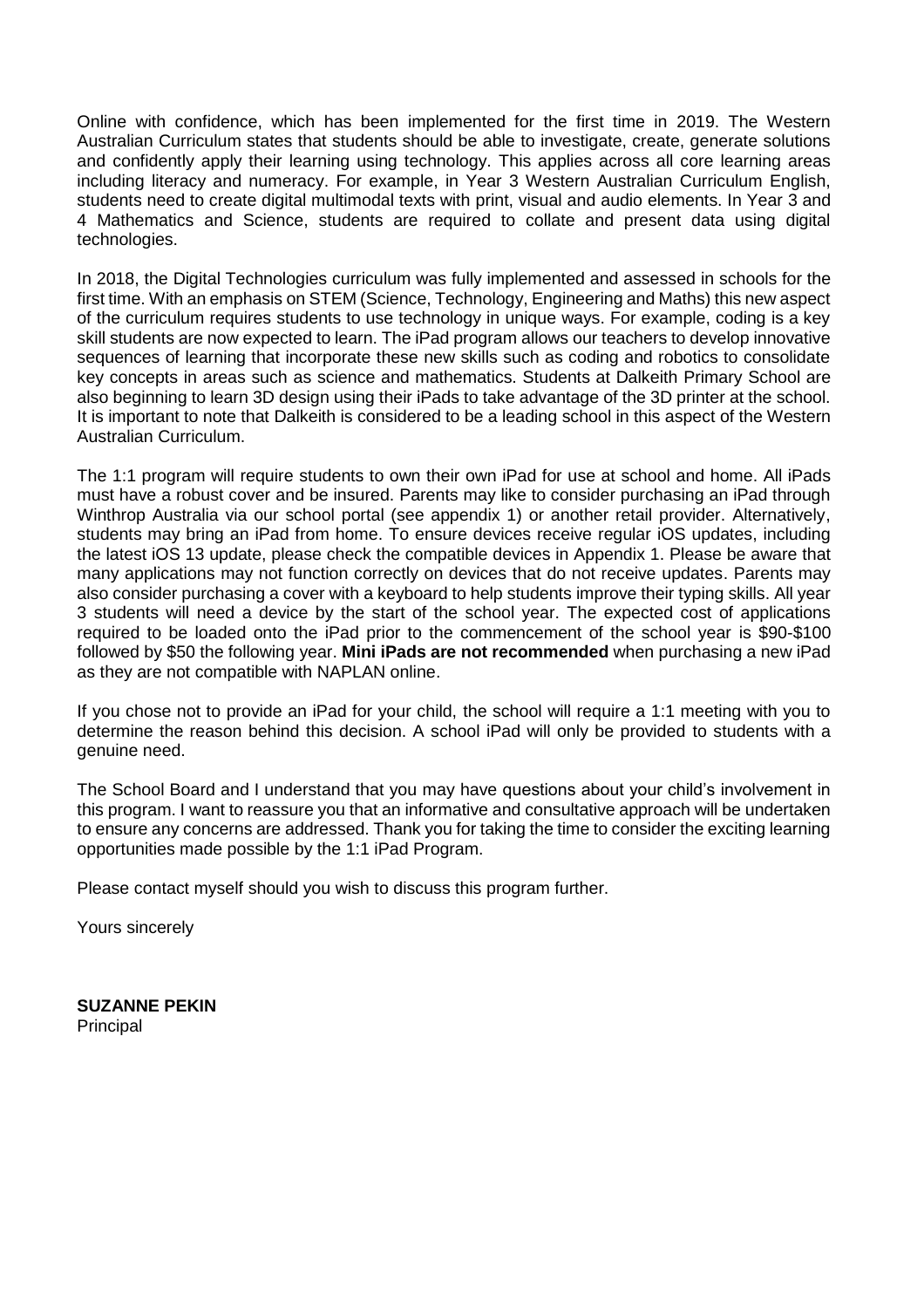# **1:1 IPAD PROGRAM 2020**

#### **Appendix 1**

**In order for students to engage fully in the 1:1 iPad program, they will require the latest iOS operating system.**

**Older iPads often do not allow for the latest software to be downloaded and are usually not compatible with applications students require.** 

**Winthrop Australia is Dalkeith Primary Schools servicing provider and are a retailer that offer deals specific to Dalkeith. More information on this can be found on the School Portal using the link below.**

#### <https://sales.winaust.com.au/shop/dalkeithipadportal>

#### **How to identify your iPad model?**

- Go to settings on your device
- Click *'General'*
- Click *'About'*

| <b>Bring Your Own Device</b>                                                                                                                                                                                                                                                                                                                                                                                 | <b>Buy Options through Winthrop</b>                                                                                                                                                                                                                                                                                                                                                                                                                                                                                                                                                                                                                                                             |
|--------------------------------------------------------------------------------------------------------------------------------------------------------------------------------------------------------------------------------------------------------------------------------------------------------------------------------------------------------------------------------------------------------------|-------------------------------------------------------------------------------------------------------------------------------------------------------------------------------------------------------------------------------------------------------------------------------------------------------------------------------------------------------------------------------------------------------------------------------------------------------------------------------------------------------------------------------------------------------------------------------------------------------------------------------------------------------------------------------------------------|
| Prices vary depending on place of purchase<br><b>OR</b><br>If you have an existing device, the following<br>devices are compatible with iOS 13 update.<br>11-inch or 12.9-inch iPad Pro (4 <sup>th</sup><br>generation)<br>11-inch or 12.9-inch iPad Pro (3rd<br>$\bullet$<br>generation)<br>iPad Air 3<br>$\bullet$<br>iPad Air 2<br>iPad (6 <sup>th</sup> generation)<br>iPad (7 <sup>th</sup> generation) | iPad (6/7 <sup>th</sup> Generation) 32GB/128GB<br>$\bullet$<br>iPad Pro 3/4 10.5" 64GB/256GB<br>2 Years Applecare + warranty (includes up to<br>two cases of cracked screens)<br>Apple Pencil<br>$\bullet$<br>Smart Keyboard<br>$\bullet$<br>Logitec Crayon<br>$\bullet$<br>Protective STM Dux case<br>$\bullet$<br>Protective STM Dux Duo case<br>Logitech Slim Folio case with Bluetooth<br><b>Glass Screen Protector</b><br>Protecsure Insurance for iPad<br>6 month interest free finance<br>$\bullet$<br>Includes complimentary delivery to your<br>$\bullet$<br>home address<br>Detailed pricing for above items including<br>bundles are available through the Winthrop<br>portal below. |
|                                                                                                                                                                                                                                                                                                                                                                                                              | https://sales.winaust.com.au/shop/dalkeithipadp<br>ortal                                                                                                                                                                                                                                                                                                                                                                                                                                                                                                                                                                                                                                        |

**The expected start-up cost of apps needed for the commencement of the school year is \$90-\$100 followed by \$50 in 2020. Details will be provided with Contributions and Charges information later in the year Appendix 2**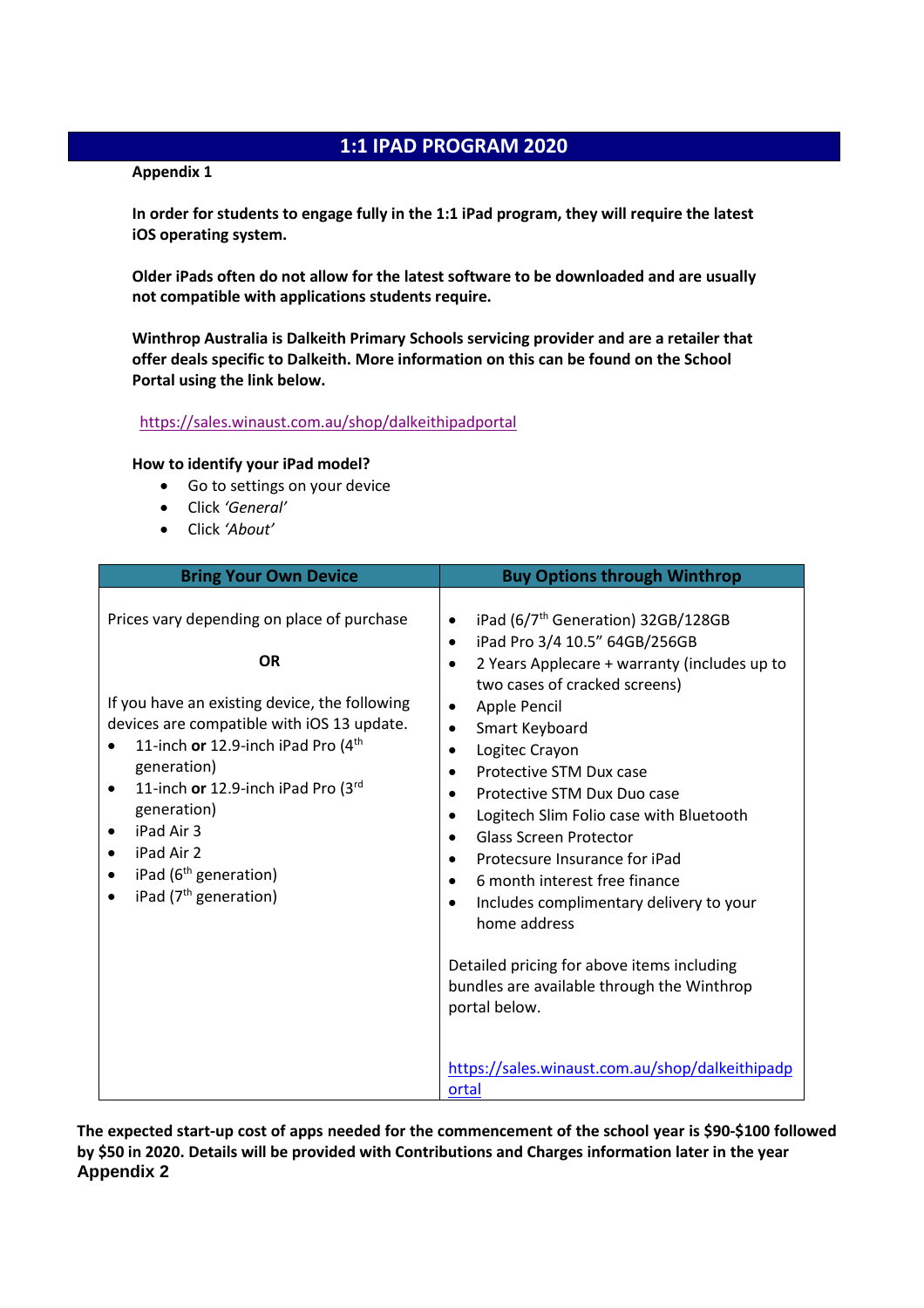# **Frequently Asked Questions**

## **Why the iPad?**

The ICT sub-committee of the School Board spent considerable time formulating the ICT vision for the school. It was during this process that the school community gave feedback on what the future of ICT at Dalkeith Primary School should look like. Three significant areas emerged that were requirements for student use. These were content creation, development of higher order thinking strategies and global connections. The committee considered all devices/options and the iPad was seen to meet all the previous requirements. These devices were thoroughly trialed over two years and the research undertaken confirmed that the iPad was, and still is, the best option for the students at Dalkeith.

# **What about students whose parents do not choose to be involved in the program?**

A limited number of devices are set aside for students to access during the day. These will remain at school overnight.

## **Which iPad should I purchase?**

Please see the list in Appendix 1 for suitable iPads. The iPad (7<sup>th</sup> Generation) was released in September 2019 and is pitched at the education community. We ask that all families keep their iPad current by always updating to the latest iOS firmware, which is currently at iOS13. **Mini iPads are not recommended** when purchasing a new iPad as they are not compatible with NAPLAN online.

## *WiFi Only Option*

WiFi only models are recommended as there are no re-occurring monthly charges since the devices only use available wireless networks. While at school, the WiFi devices will be able to access the school network. We do not recommend purchasing the 3G enabled iPads as you will be enabling your child to have connectivity via a mobile phone plan. If your child brings a 3G enabled iPad to school, we will require that the 3G is turned off and that only the WiFi is used while on school grounds.

*Hard Drive Size*

For the majority of students the 16GB model has proven to be too small. Students will be using the device for content creation which uses a lot of storage. The school recommends the 32 or 64GB model, however it is up to each family to determine which size iPad to purchase.

The iPad that is brought to school is intended for learning and not as a game console, movie player or a platform for messaging other students. This will also be explained to students in an information session in Week 1, Term 1 of the year. Students will also be required to sign a comprehensive Online/Device User Agreement agreeing to abide to the school rules.

# **Should I purchase insurance with my child's iPad?**

We strongly recommend you purchase iPad insurance. Parents can also adjust their home and contents insurance to cover the device. Otherwise, iPad insurance can be purchased from many different providers at different rates. If you are buying a new iPad you can select to buy Apple Protection Plus insurance through Apple. This is highly recommended and covers two accidental damage claims.

#### **When does my child bring their iPad to school?**

All year 3 students will need a device by the start of the school year. The purchase options are detailed in Appendix 1.

#### **What parent support will be available?**

The school will provide workshops and videos on a variety of issues including: showcasing how the iPad and related applications are used for learning, cybersafety, health and technical support. Our student Digital Leaders and ICT staff will assist parents and students with technical issues that arise.